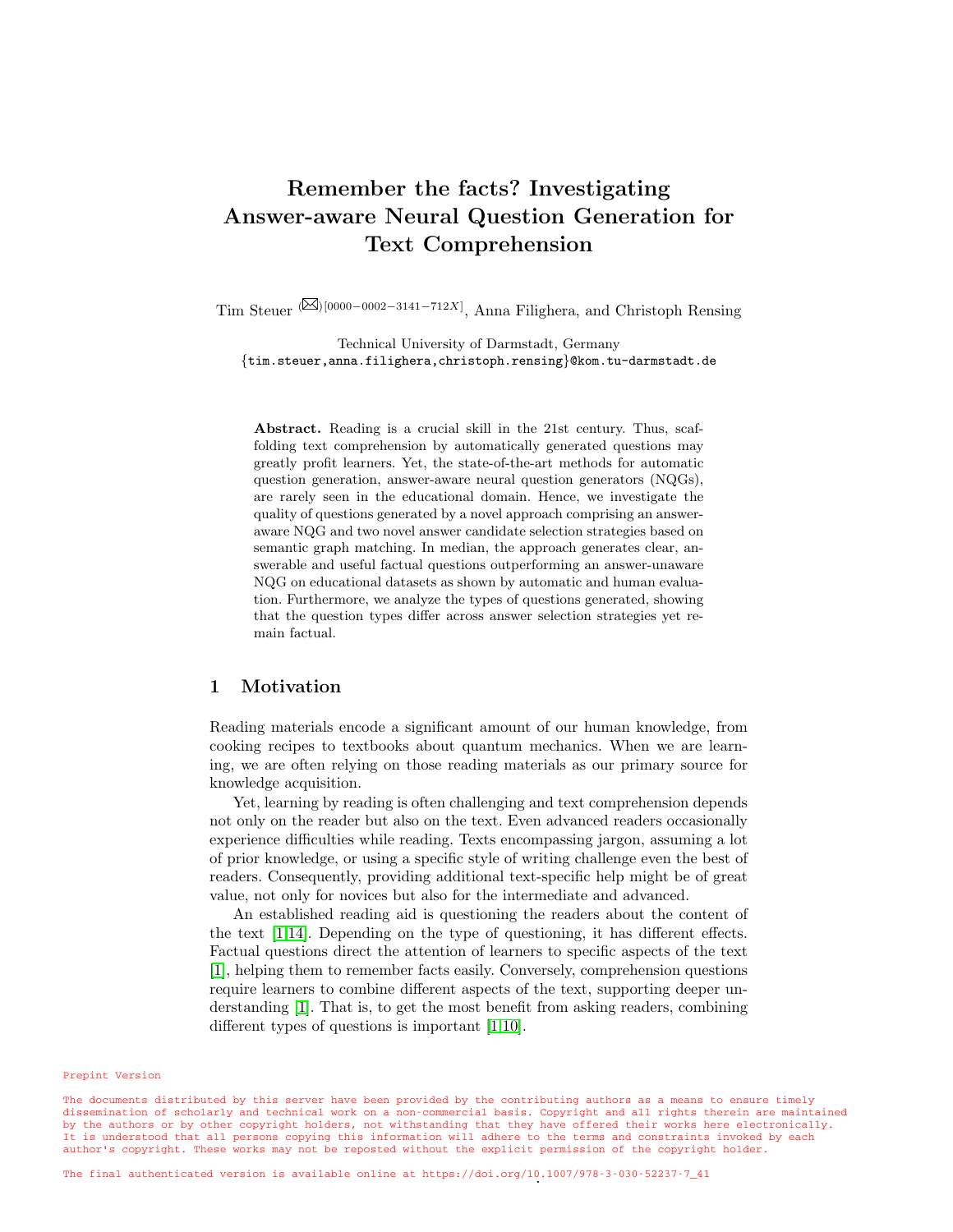Yet, posing questions is a challenging task even for humans. Authors first need to understand the underlying texts. Next, they have to identify meaningful facts and connections, which are important for the learners' understanding. Finally, they have to state a question in such a way that it actually fosters text comprehension. As a result, having well written, manually authored questions in formal learning settings is expensive, and almost impossible in informal learning settings, where the amount of reading materials is endless.

Automatic question generation is a research field investigating how to create questions without human intervention. It is used in different domains such as dialog systems, question answering or in educational settings. Ideally, to foster text comprehension, an automatic question generator receives the reading material, e.g. a text passage, as input and poses meaningful questions about this text, alleviating the need for expensive human questioning.

However, those systems are far from perfect and posing fluent and meaningful questions from unstructured text is still under active research. The current state-of-the-art systems are answer-aware neural generators (NQGs). It has been shown that such systems generate questions with excellent fluency and acceptable relevancy [7].

They are used in dialog systems and to augment question answering data, but are rarely seen in the education domain. During generation they expect two inputs (see Figure 1). First, they generate questions given a single questionworthy sentence (context sentence) instead of the whole unstructured reading material. Second, they use an explicitly marked expected answer inside the given context sentence (answer candidate).



Fig. 1. Automatic question generation by selecting the context sentence (underlined) and the answer candidate (bold) from a physics paragraph before generating the actual question via an answer-aware NQG.

This paper makes two contributions. First, we apply answer-aware NQGs to texts in the educational domain and investigate the quality of the generated questions by conducting automatic and human evaluation. Furthermore, we propose two novel answer candidate selection strategies, relying on semantic graph matching, which are easily adaptable to different cases.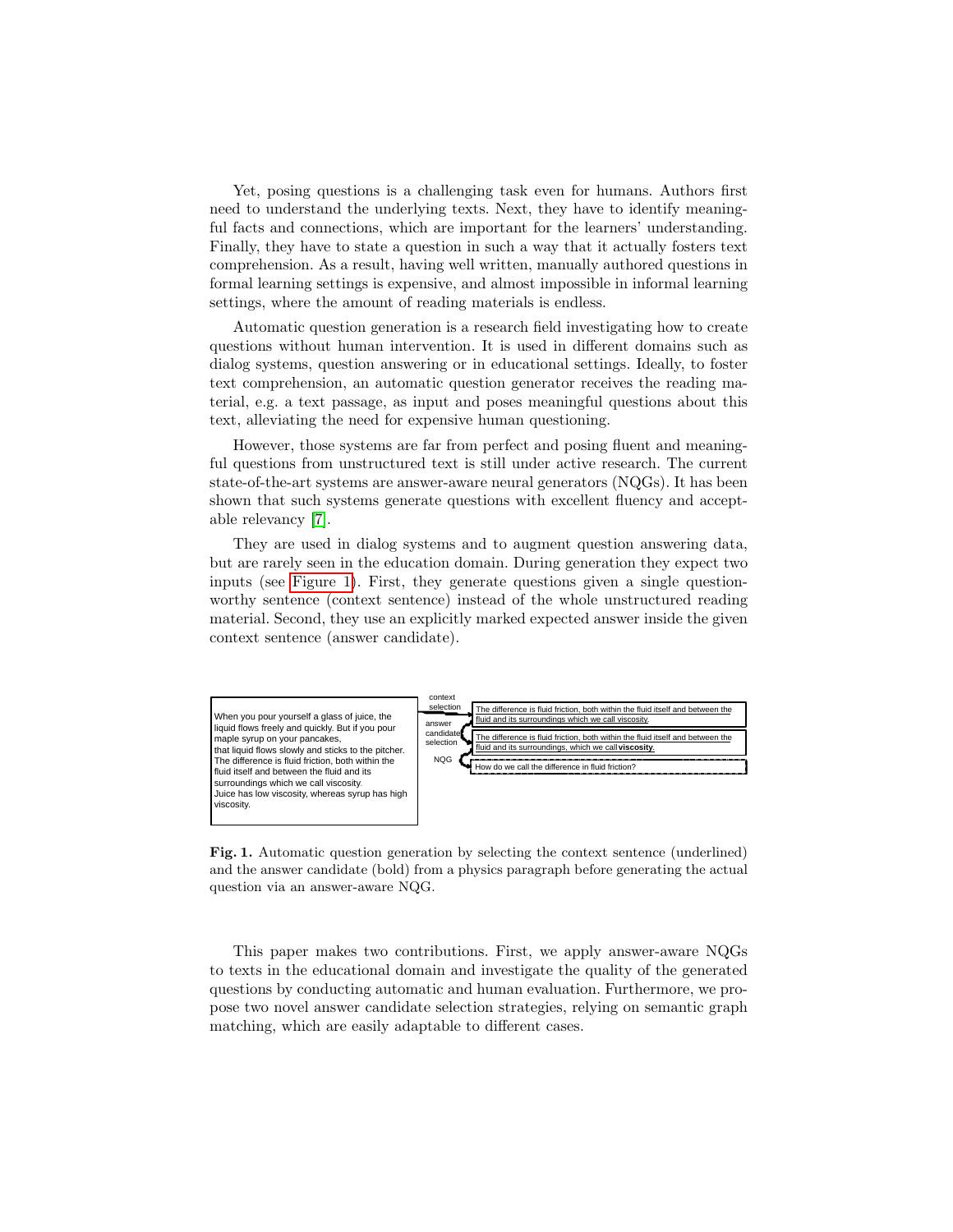## 2 Related Work

The following section will examine the problem of question generation from different viewpoints. It aims to exemplify the challenges of the task and to motivate our design decisions. For a thorough review of automatic question generation in education we refer to Kurdi et al. [17] and for a general review of NQGs to Pan et al. [22].

The literature usually distinguishes three types of automatic question generation approaches. The most common in the field of educational research are rule-based and template-based approaches [17], while outside of the educational domain NQGs are state-of-the-art [22]. Systems in the educational domain investigate a variety of different question types such as Gap-fill questions, multiplechoice questions or Wh-questions in a variety of domains such as generic text comprehension, history or biology  $\boxed{17}$ . They rely either on text  $\boxed{19}$  or structured data such as ontologies or knowledge-bases [15] for their context and answer candidate selection. When relying on text, the answer candidate selection of the systems is mostly done via shallow semantic parsing such as semantic role labeling or named entity recognition  $[12,21]$ . Furthermore, some authors train classifiers on human-annotated data [16,2].

Looking outside the educational domain, NQGs evolved from relatively simple sequence to sequence models, relying only on the context sentence and the statistical regularities of language to generate questions [9], to sophisticated model with different facets. Subsequent systems make use of advanced neural architectures  $\boxed{7}$ , take desired answers into account  $\boxed{725}$  and are difficultyaware [13]. These neural approaches have been shown to be superior in terms of naturalness and grammatical correctness by automatic and empirical measures [9,22]. Current state-of-the-art systems are answer-aware NQGs, outperforming answer-unaware and non-NQG approaches [7,22].

Looking at the application of NQG systems in educational settings, relatively little work has been done. Recently, datasets have been collected, containing questions on different cognitive levels, providing more training data for NQGs in education [5,18]. Initial experiments on those datasets have shown that answer-unaware NQGs also outperform rule-based systems on those datasets [5]. Furthermore, selecting the question-worthy context sentences from text either by using classifiers  $\boxed{8}$  or relying on methods of extractive summarization  $\boxed{4}$  has been investigated. Preliminary results show that none of the investigated algorithms consistently performs best on all datasets, with LexRank [11] being one of the best performing approaches.

## 3 Research Questions

Our research is guided by the related work and the fact that answer-unaware NQGs outperform rule-based systems on educational datasets and answer-aware NQGs outperform all other systems on non-educational datasets. Thus we hypothesize answer-aware systems will also perform better for educational scenarios, leading to our first research question (RQ1):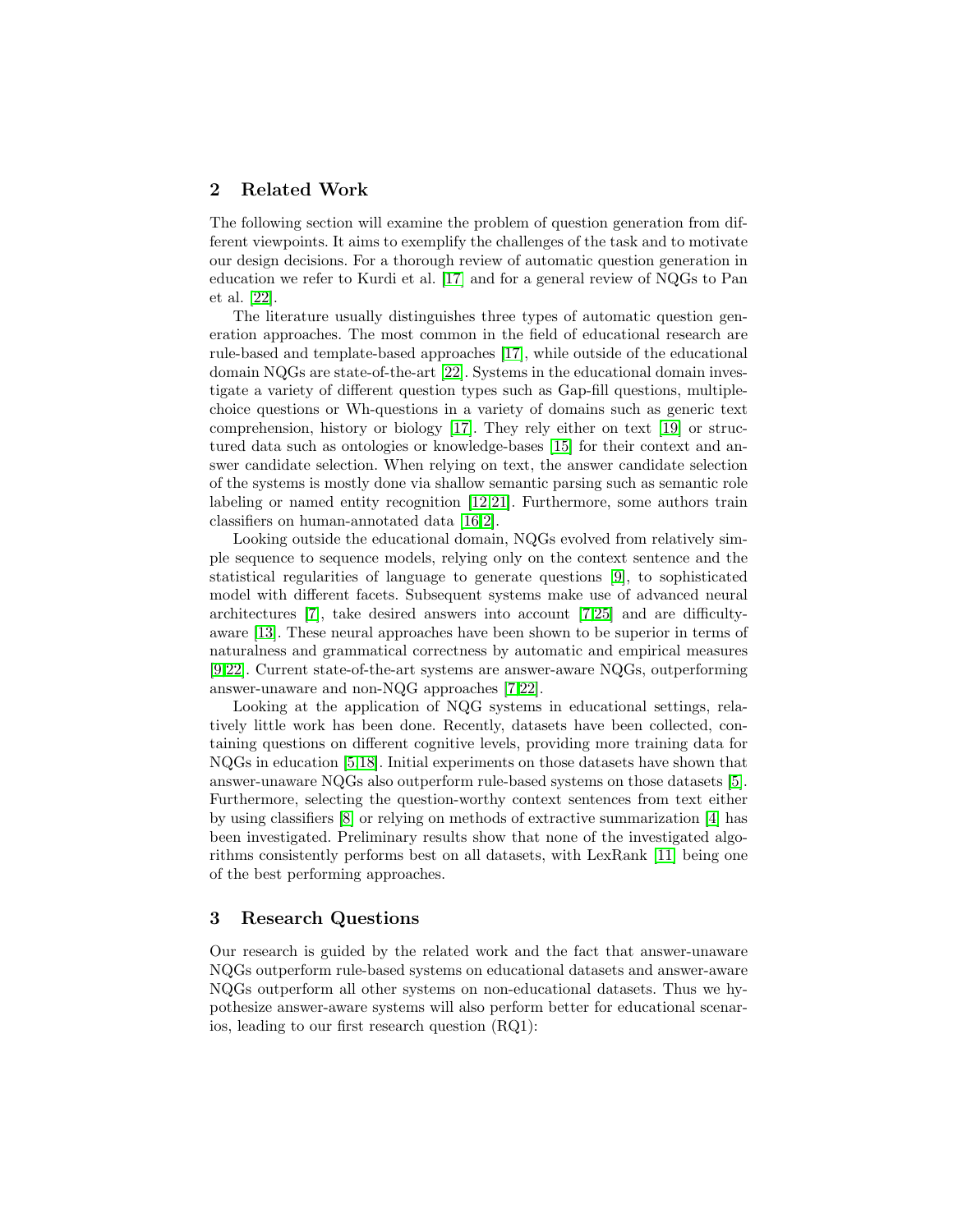1. To what extent are answer-aware NQGs more useful in educational scenarios than answer-unaware NQGs?

Aside of this direct comparison, more nuanced analysis is also important as we need to pose different question types to the learner to achieve optimal support. Therefore, the interaction between the NQG and the answer selection has to be investigated. Only asking for plain facts will not result in the best learning outcome and we hypothesise that some answer selection strategies yield more factual questions than others. Additionally, We assume that answer selection methods have a strong influence on some but not all quality criteria. We suspect that the grammaticality of the question is not altered by using different strategies but that the usefulness of the generated questions and their respective question types (e.g. what vs. why questions) is influenced by different answer selection strategies. We therefore pose our second research question (RQ2):

2. How do different answer selection strategies influence types and quality aspects of the generated questions?

We operationalize RQ1 and RQ2 by looking at the grammaticality, the answerability and the usefulness of the generated questions. Grammaticality is necessary for a question to be comprehensible at all. Furthermore, high grammaticality results in a more fluent reading of the question. We understand answerability as, how well can the answer to the generated question be given taking into account only the context sentence that was used to construct it. This score not only indicates whether the question is meaningful at all, but also whether the answer selection and question generation have worked well together. Finally, we are looking at the usefulness of the generated questions. A useful question is one that covers major concepts or fosters text comprehension whereas a useless question does not help to understand the text any better. Thus, this score informs us about the suitability of the generation process for educational purposes.

# 4 Experiment Setting

To investigate our research questions, we implement a question generation process comprising constant context selection and varying answer candidate selections. We compare an answer-unaware NQG baseline with three different answeraware NQGs, yielding four different conditions in total. For the context selection in all conditions, we learn from Chen et al.  $\boxed{4}$  and use LexRank.

#### 4.1 Answer-unaware Condition

The answer-unaware NQG  $\boxed{9}$  is the baseline model from the related work  $\boxed{5}$ . It consists of a sequence to sequence NQG with attention. It rewrites the context sentence to a question, implicitly selecting an answer inside the sentence. Therefore it is answer-unaware, as it does not explicitly need the answer candidate as an input. We train the system on the SQuAD dataset with the same parameters as given in the authors' paper until we reach a similar performance measured by BLEU-4  $\boxed{23}$  on the provided validation set.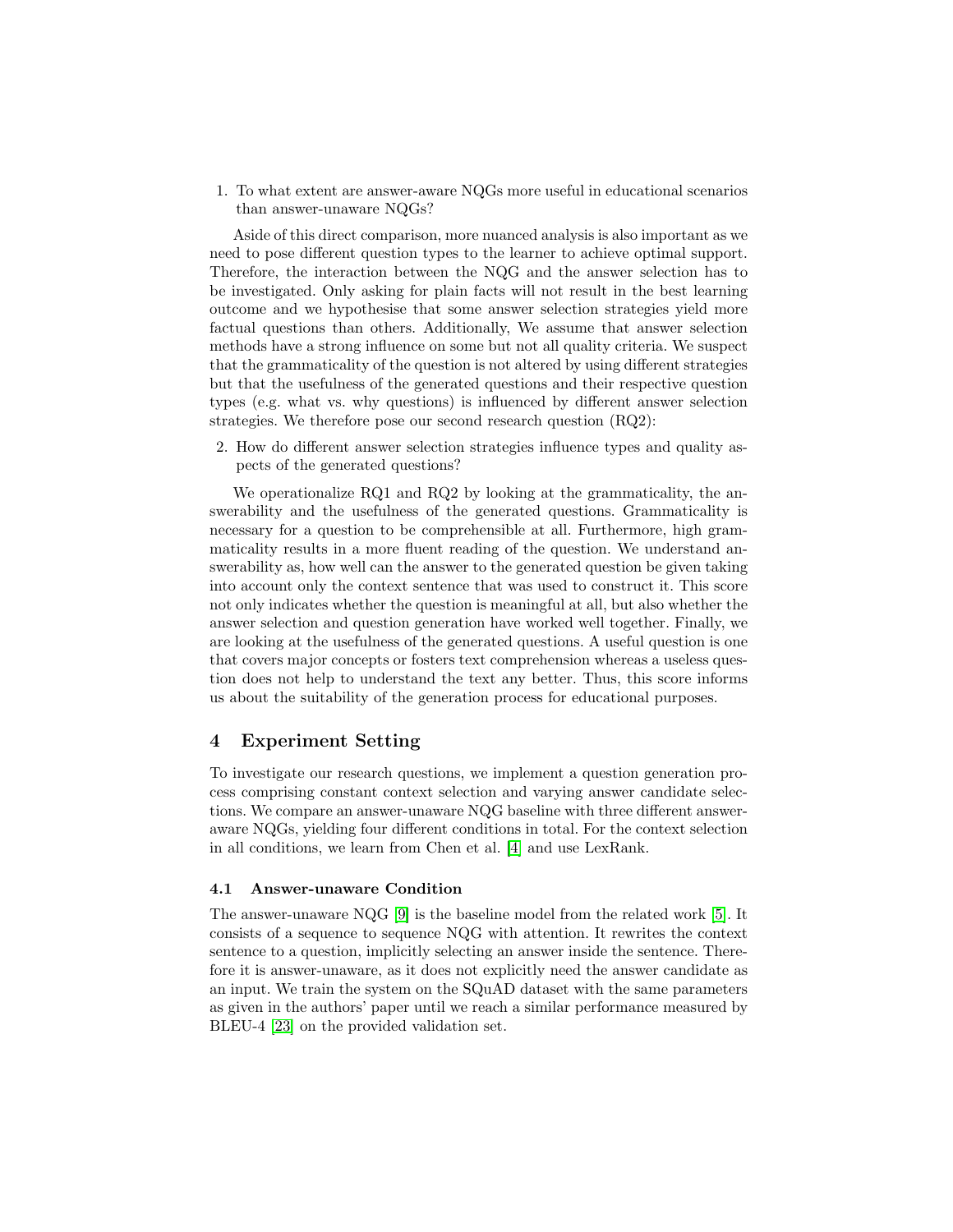#### 4.2 Nsubj Condition

We select the subject phrase from context sentences as the answer candidate for the question. We choose this strategy because the subject is frequently correlated with the main protagonist in a sentence. Furthermore, it is a common constituent in many sentences and thus can be selected in most sentences as a plausible answer. Finally, we suspect that asking for the subject of a sentence will yield many factual questions asking for the main protagonists of a sentence or story. In other words, when answering such questions, learners are thinking about the main driving forces of a story.

To implement the strategy, the selected context sentence is dependencyparsed [6] using Stanford CoreNLP 3.9.2 [20], resulting in a semantic graph representing the grammatical relationships of the sentence. Next, we use Semgrex matching to extract relevant information from the graph [3]. This has the advantage that we do not have to write complicated graph traversal code to extract vertices that belong to a grammatical relationship. Instead, a Semgrex pattern describes subgraphs with special properties, that can easily be processed further. We apply pattern matching to all nodes under the sentences subject relation. For sentences containing multiple candidates, we heuristically select the longest, under the assumption that longer inputs are beneficial for the question generator. Note that this approach can easily be extended by changing the Semgrex pattern e.g. by matching adverbial clauses and checking the resulting subgraph to only express consequences.

To generate the actual question, an answer-aware NQG [7] based on a neural transformer [24] is used. It is pre-trained on unidirectional, bidirectional and sequence to sequence prediction tasks. For our task, we use the publicly available fine-tuned question generation model<sup>1</sup> provided by the authors, which is a 24layer, 1024-hidden states, 16-attention heads 340M parameter model trained on Wikipedia and the BookCorpus and fine-tuned on the SQuAD dataset.

## 4.3 Dobj Condition

We select the direct object phrase from context sentences as the answer candidate for the question by using the same algorithm as in the Nsubj condition.

Direct objects are also common parts of sentences, allowing the application of this strategy in most cases. Yet, in contrast to the subject, direct objects are more often targets of actions. Hence, we suspect that asking for direct objects will yield questions having different purposes than in the Nsubj condition. Using direct objects as answer input may e.g. cause the NQG to focus more on the carried out action which might be favourable for understanding. The generation of the question is done with the same answer-aware NQG as in the  $Nsubj$  condition.

<sup>&</sup>lt;sup>1</sup> https://github.com/microsoft/unilm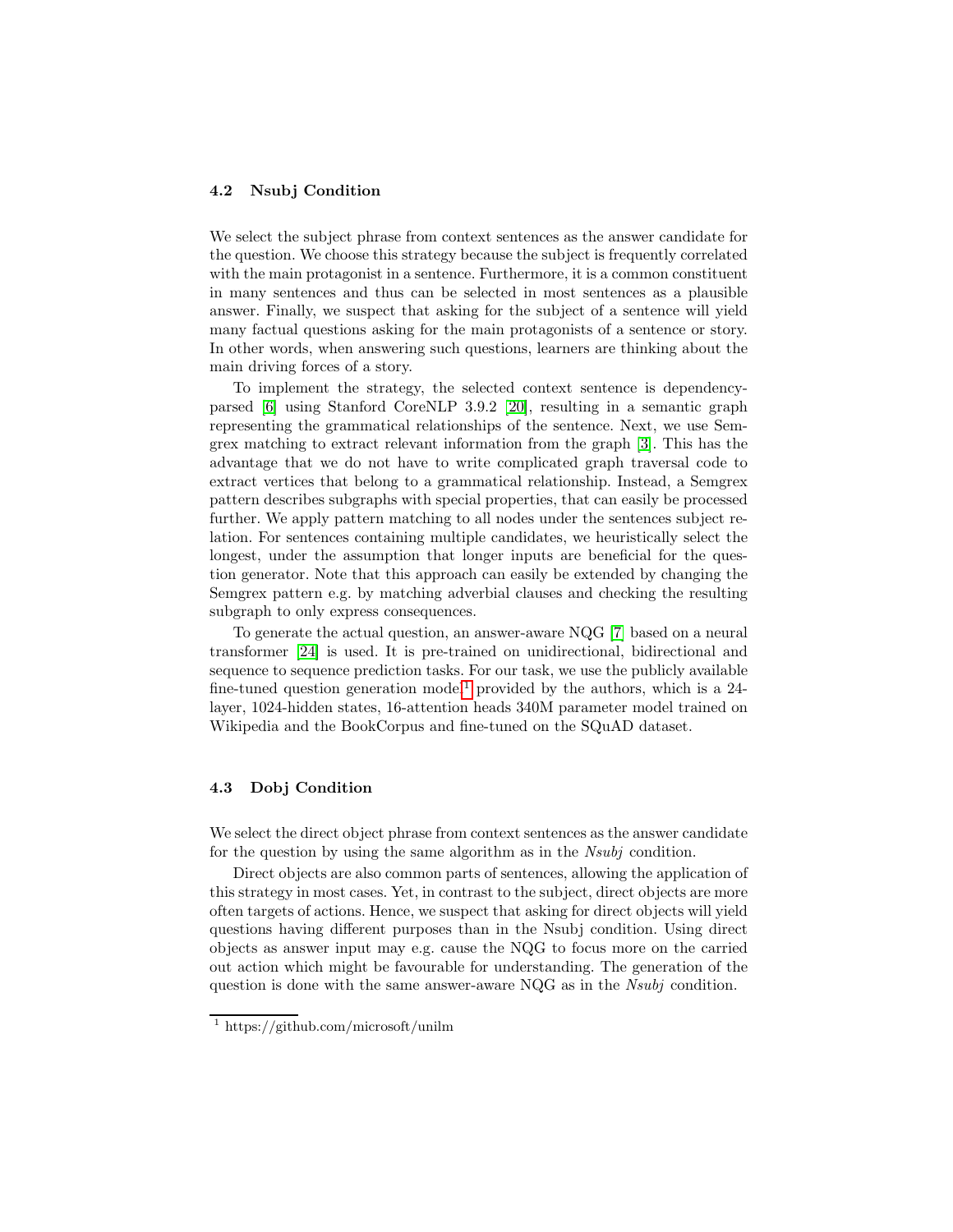#### 4.4 Random condition

We apply basic answer candidate selection by selecting one word from the given sentence at random. The sentence is tokenized  $\frac{2}{3}$  and a word is sampled at random. As discussed in the related work section, different neural architectures result in different performing generators. Thus, we include this strategy in the experiments to measure the influence of the different neural architectures independent of their answer-awareness. Observing high-scoring metrics when applying this strategy implies that the answer-aware generator's underlying architecture produces better results detached from the answer candidate. The generation of the question is done with the same answer-aware NQG as in the Nsubj condition.

#### 5 Results

#### 5.1 Datasets

We conduct an automatic and a human evaluation. We focus on texts given by the RACE dataset  $\boxed{18}$ . It is a publicly available educational dataset, comprising passages and questions generated by human experts for the Chinese English reading exams. It covers different domains in middle to high school difficulty.

Moreover, we also report some automatic evaluation results for the TED-ed part of the LearningQ [5] dataset which also covers a wide variety of topics. This dataset is gathered by crawling the transcripts of TED-ed, an educational video provider, and the corresponding comprehension questions posed by educational experts. Albeit we report such results for comparability, we focus on RACE because of the different nature of video transcripts compared to educational texts.

Note that we filter both datasets before conducting our evaluation. We remove all questions not ending with a question mark (e.g. fill-in-the-gap type of questions), resulting in 1089 paragraphs and 5235 gold questions for the LearningQ dataset and 19,944 paragraphs and 40,439 gold questions for the RACE dataset.

#### 5.2 Automatic Evaluation

As a proxy for the grammatical quality of the generated questions, we compute BLEU-4 scores similar to Chen et al.  $\boxed{4}$ . <sup>3</sup> For that, we compare the generated and the gold-standard questions in the given datasets, by only considering the maximum-scoring questions per passage (see Figure 2).

For the RACE dataset, all answer-aware conditions slightly outperform the answer-unaware generator in terms of the BLEU-4. Yet, the differences are marginal except for the Random condition which performs best. For the LearningQ dataset, the Random condition again performs best, however, closely followed by the Answer-unaware condition.

<sup>2</sup> using Stanford CoreNLP 3.9.2

<sup>3</sup> using https://github.com/tylin/coco-caption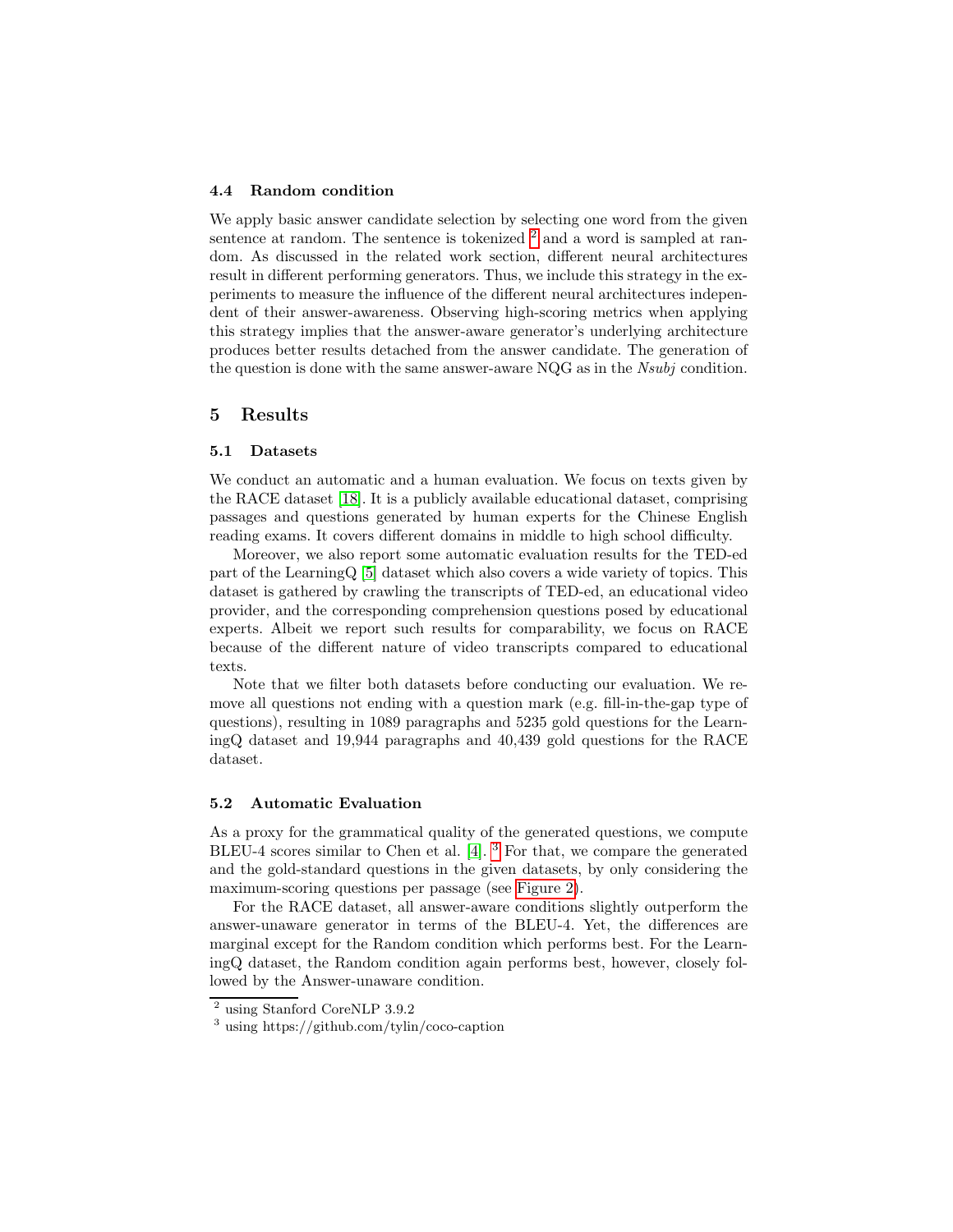

Fig. 2. BLEU-4 evaluation results only considering the maximum score per paragraph on the filtered questions of RACE and the TED-ed part of LearningQ.



Fig. 3. Violin plot of the average sentence BLEU-4 scores per paragraph on the RACE dataset. The estimated kernel density shows that BLEU-4 scores are rarely different from zero.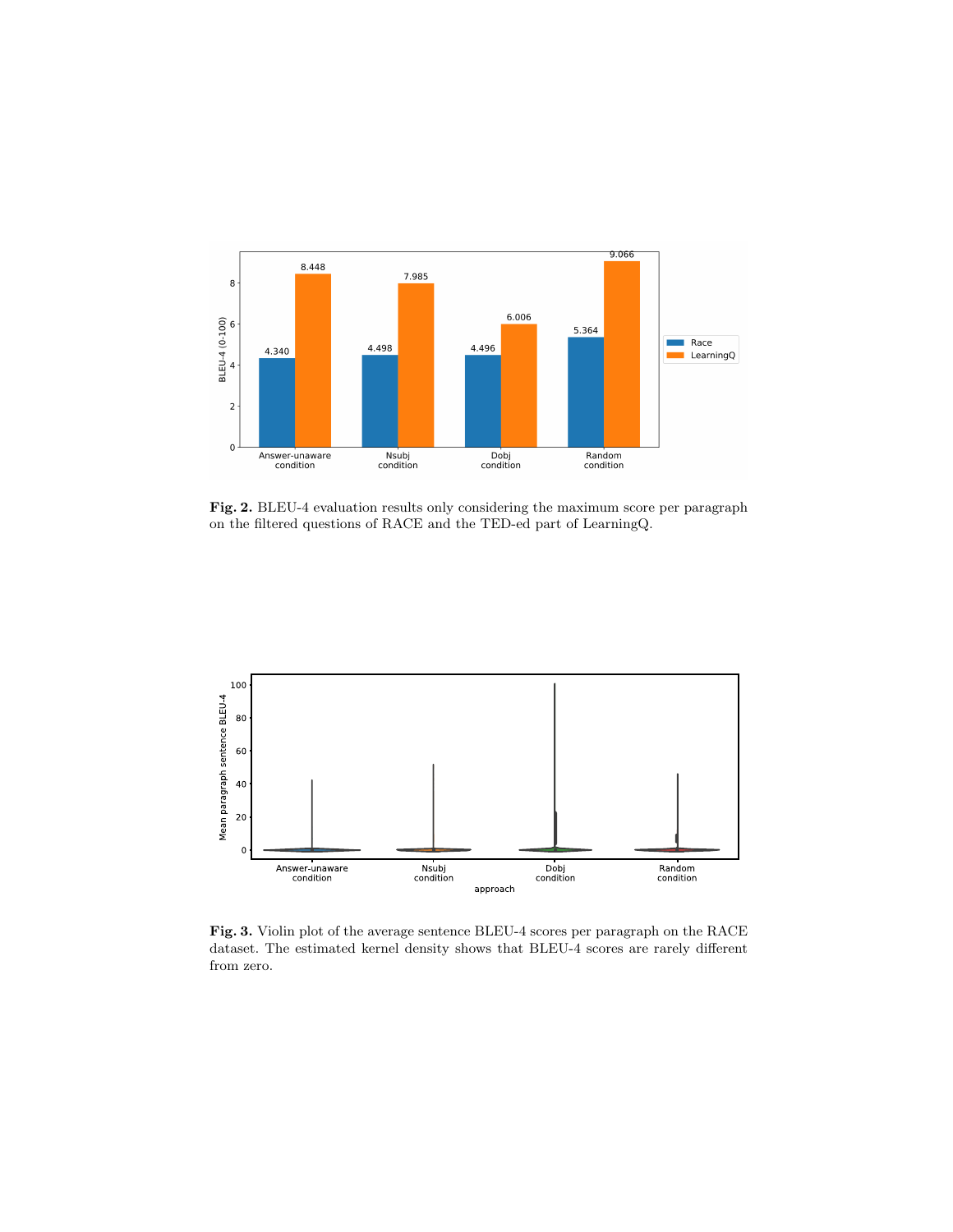To validate these results, we compared the distributions of the average sentence BLEU-4 scores per paragraph. They are narrow, with median sentence BLEU-4 scores of zero for any condition (see Figure 3). Put differently, most questions do not overlap with the gold standard. Yet, they nevertheless might be valid as the gold standard comprises only a small subset of all plausible questions. Hence, BLEU-4 may measures little overlap, although the questions are still useful. Second, because the NSubj and Dobj conditions might fail to find an answer-candidate in a context sentence, they generate fewer questions per paragraph than the other two strategies. Only 90% of Nsubj and 65% of Dobj generation attempts succeeded. As a consequence, selecting the maximum scoring sentence per paragraph slightly favors the Random and Answer-unaware conditions, because they always generate the maximum amount of sentences resulting in a higher chance to generate an overlapping question. In summary, although BLEU-4 is often used as a proxy measure for grammaticality, no clear statement about the grammaticality can be made from the automatic measures.



Fig. 4. Wh-word frequency on the RACE dataset for the three answer candidate conditions.

When plotting the distribution of the Wh-words we can gather some data for RQ2. The different answer-aware conditions show that they indeed influence the generated question types in our experiments (see Figure  $4$ ). The Nsubj condition splits the generated questions almost evenly in  $\overline{\text{``Who''}}$  and "What" questions whereas the Dobj and the Random condition mostly pose "What" questions. Hence, looking at these automatically computed statistics provides evidence that most of the generated questions are factual, not asking about reasons or deeper explanations. While this is also true for the Answer-unaware condition, it is worth noting that it stated more "How" questions than any other system.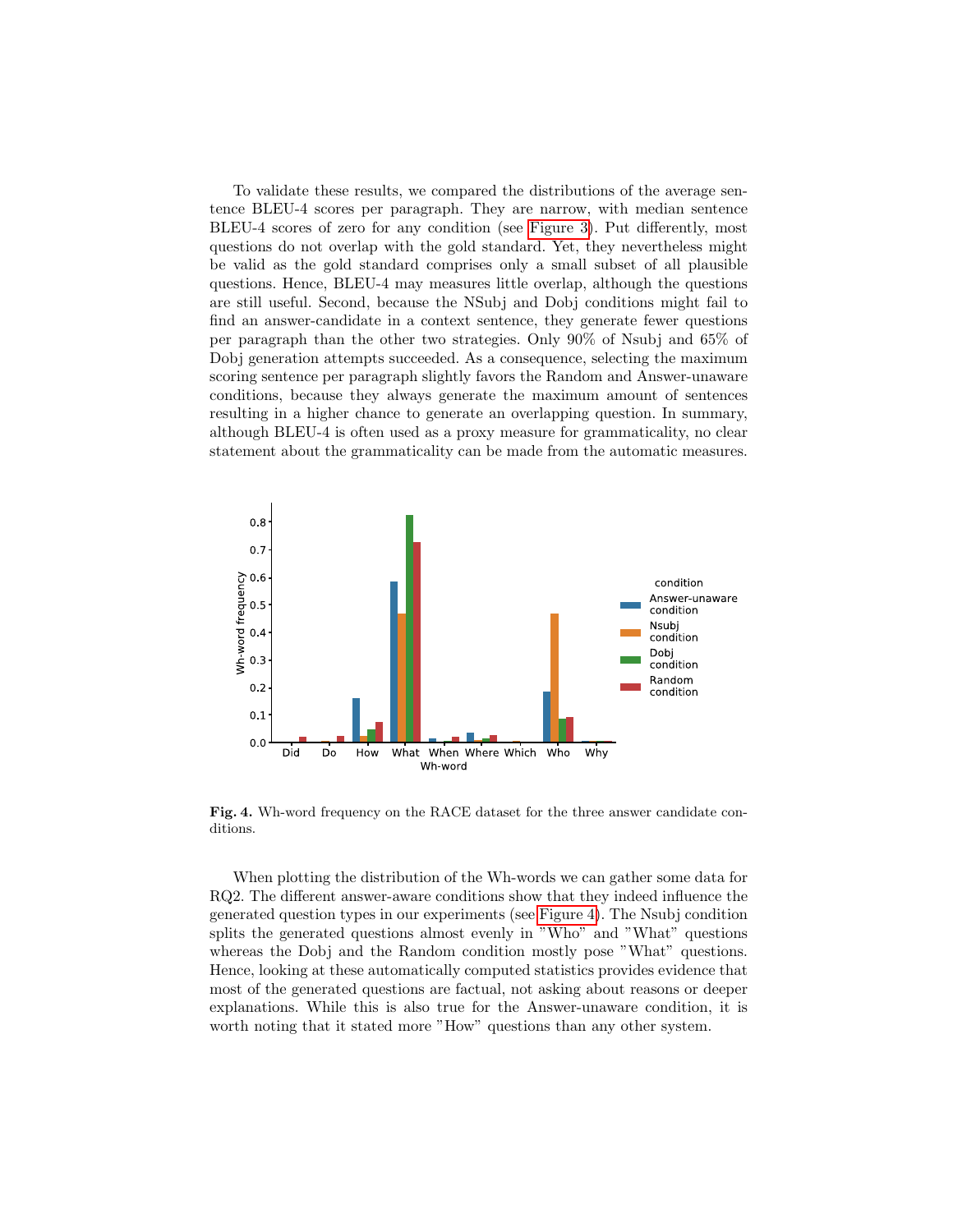#### 5.3 Human Evaluation



Fig. 5. Human evaluation. Left: five-point grammar and answerability ratings. Right: three-point usefulness ratings. The bars indicate the median, the whiskers the 1.5 interquartile range and circles outliers. For Nsubj, the grammar box is a single point.

We conducted a human evaluation with two annotators to get more insights into the grammaticality, answerability, and usefulness of the questions. Both annotators speak English either as a native language or at level  $\text{CEF}^{4}$  B2. We included all four experimental conditions in our evaluation study. We randomly sampled 80 paragraphs from the RACE dataset and assigned each of them to one condition. For every paragraph, we generated three questions. Every annotator evaluated 80 paragraphs having 3 questions each, 240 questions in total. We presented the paragraphs to the annotators in random order. For every paragraph annotators initially saw three context sentences with their generated questions and rated them in terms of answerability and grammaticality on a five-point Likert scale. Then they saw the reading passage together with the questions and rated the questions again for their usefulness (three-point Likert scale) and progressed to the next paragraph. To ensure a common understanding of the scales, an annotation guideline defining answerability, grammaticality, and usefulness was shown. The inter-rater agreement was measured by Krippendorff's  $\alpha = .63$ for grammar,  $\alpha = .78$  for answerability and  $\alpha = .55$  for usefulness. Conflicts were resolved by preferring the native speaker's rating.

The data yields interesting insights into the performance of the different conditions. The median grammaticality rating for the different conditions is 4 in the answer-unaware condition and 5 in all three answer-aware conditions. The median answerability rating is 5 for the Nsubj and Dobj conditions, 3 for the Random condition and 1 for the Answer-unaware condition. The usefulness rating indicates that the Nsubj and Dobj conditions result in a median score of 2 whereas the two other conditions score a median of 1. As shown in Figure 5 most ratings have a non-negligible dispersion.

<sup>4</sup> Common European Framework of Reference for Languages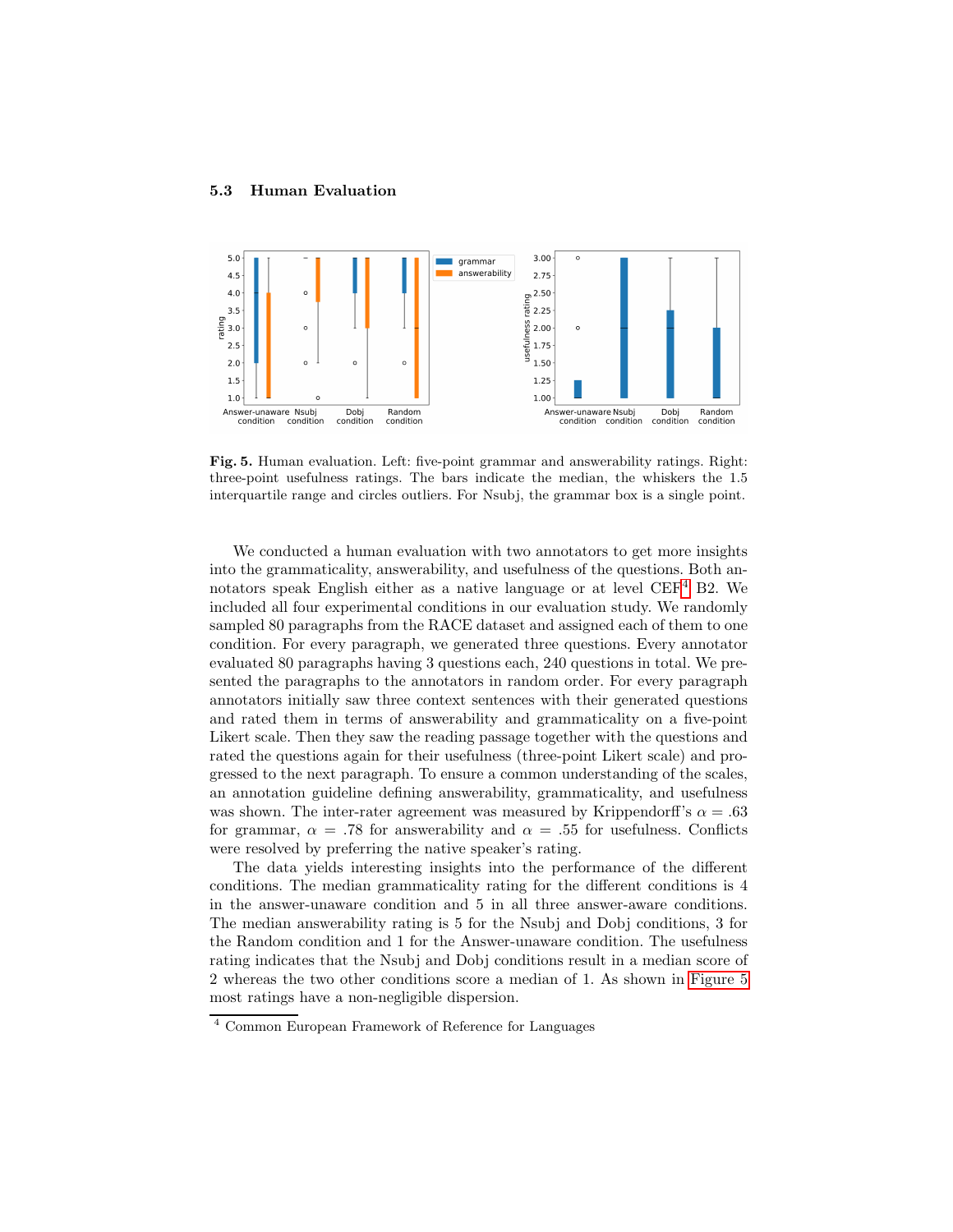# 6 Discussion & Future Work

Concerning RQ1, our experiments present evidence that answer-aware NQGs are more suitable for the educational domain than answer-unaware NQGs. The proposed answer selection strategies outperform answer-unaware systems in terms of grammaticality, answerability, and usefulness. For the usefulness criteria, the NSubj and Dobj conditions are the only ones that generate factual questions supporting readers in the median. In contrast, the Answer-unaware condition creates useless questions in the median often even worse than the Random condition. A possible explanation is that the answer-unaware generator mostly selects unimportant information as answers. On the answerability criteria, the answer-aware conditions also perform better, yielding readily answerable questions most of the time. We can rule out the possibility that this is only due to better grammar of the generated questions as the Random condition leads to worse results while scoring high on grammar. For the grammaticality criteria, things are a bit more complex. On the one hand, the BLEU-4 scores are inconclusive. On the other hand, human evaluation shows that the three answer-aware conditions produce more grammatically sound questions. Additionally, the BLEU-4 distributions are almost always close to zero indicating that the gold standard is rarely met. Therefore, we assume that the answer-aware systems are also performing better and that the automatic scores are not representative. However, as the random answer candidate condition also performs quite well on these criteria, answer-unaware systems might profit here from other neural architectures or more training data.

Regarding RQ2, we can see that our strategies result in better questions overall, but the data indicates that the variety of question types is still limited. In every condition, the generated questions remain mainly of factual nature. This is supported by the analysis of the Wh-word distribution, showing that determining questions are posed most often. Furthermore, the usefulness ratings of the annotators indicate that the questions are also mostly of factual nature and not connected to the main ideas of the texts. There might be several reasons for this focus on factual questions. Perhaps the most striking thing is that the whole question generation process currently works on a single sentence basis not taking into account inter-sentence relations. However, important information about the gist of the text can often only be deduced by reasoning about the whole input text. Future work may investigate such reasoning by building NQG processes working with whole paragraphs or extracted summaries, and figuring out synergies between context and answer selection steps. Finally, the used NQGs are mostly trained on data from question answering datasets and thus have most often seen factual questions during their training. In the future, one could explore ways to train or fine-tune such systems on the existing educational datasets.

In summary, this work showed that answer-aware NQGs can generate factual questions to support text comprehension. Yet, more research is needed to pose not only factual but also comprehension questions. Furthermore, we introduced two strategies for answer candidate selection to make the use of answer-aware NQGs possible, which both can easily be extended to more complex patterns.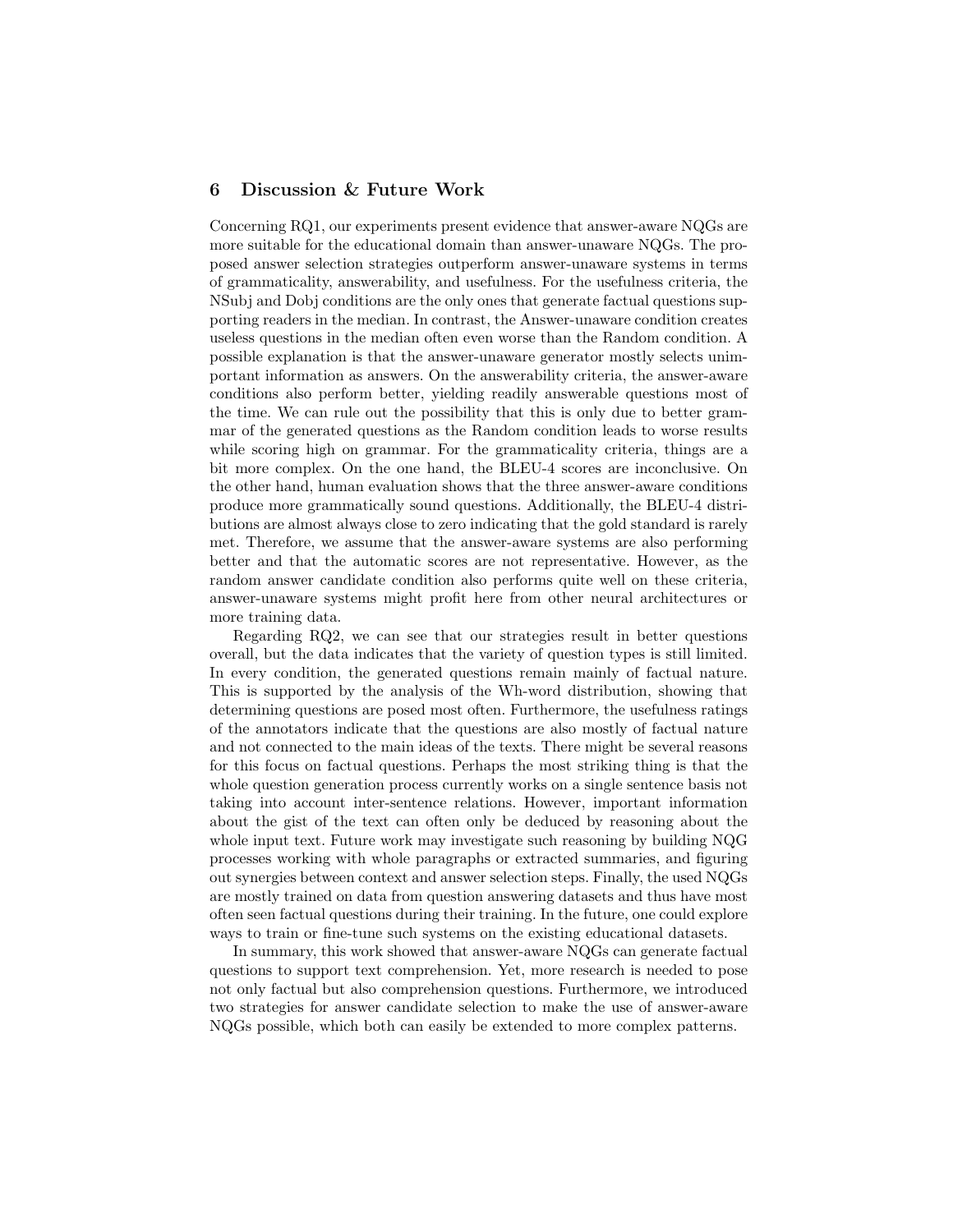## References

- 1. Anderson, R.C., Biddle, W.B.: On asking people questions about what they are reading. Psychology of Learning and Motivation - Advances in Research and Theory (1975). https://doi.org/10.1016/S0079-7421(08)60269-8
- 2. Blšták, M., Rozinajová, V.: Building an agent for factual question generation task. In: 2018 World symposium on digital intelligence for systems and machines (DISA). pp. 143–150. IEEE (2018)
- 3. Chambers, N., Cer, D., Grenager, T., Hall, D., Kiddon, C., MacCartney, B., De Marneffe, M.C., Ramage, D., Yeh, E., Manning, C.D.: Learning alignments and leveraging natural logic. In: Proceedings of the ACL-PASCAL Workshop on Textual Entailment and Paraphrasing. pp. 165–170. Association for Computational Linguistics (2007)
- 4. Chen, G., Yang, J., Gasevic, D.: A comparative study on question-worthy sentence selection strategies for educational question generation. In: International Conference on Artificial Intelligence in Education. pp. 59–70. Springer (2019)
- 5. Chen, G., Yang, J., Hauff, C., Houben, G.J.: Learningq: a large-scale dataset for educational question generation. In: Twelfth International AAAI Conference on Web and Social Media (2018)
- 6. De Marneffe, M.C., Manning, C.D.: The stanford typed dependencies representation. In: Coling 2008: proceedings of the workshop on cross-framework and crossdomain parser evaluation. pp. 1–8 (2008)
- 7. Dong, L., Yang, N., Wang, W., Wei, F., Liu, X., Wang, Y., Gao, J., Zhou, M., Hon, H.W.: Unified language model pre-training for natural language understanding and generation. In: Advances in Neural Information Processing Systems. pp. 13042– 13054 (2019)
- 8. Du, X., Cardie, C.: Identifying where to focus in reading comprehension for neural question generation. In: EMNLP 2017 - Conference on Empirical Methods in Natural Language Processing, Proceedings (2017). https://doi.org/10.18653/v1/d17- 1219
- 9. Du, X., Shao, J., Cardie, C.: Learning to ask: Neural question generation for reading comprehension. In: ACL 2017 - 55th Annual Meeting of the Association for Computational Linguistics, Proceedings of the Conference (Long Papers) (2017). https://doi.org/10.18653/v1/P17-1123
- 10. Duke, N.K., Pearson, P.D.: Effective Practices for Developing Reading Comprehension. Journal of Education (2009). https://doi.org/10.1177/0022057409189001-208
- 11. Erkan, G., Radev, D.R.: Lexrank: Graph-based lexical centrality as salience in text summarization. Journal of artificial intelligence research 22, 457–479 (2004)
- 12. Fattoh, I.E., Aboutabl, A.E., Haggag, M.H.: Semantic question generation using artificial immunity. International Journal of Modern Education and Computer Science  $7(1)$ , 1 (2015)
- 13. Gao, Y., Bing, L., Chen, W., Lyu, M.R., King, I.: Difficulty controllable generation of reading comprehension questions. In: Proceedings of the 28th International Joint Conference on Artificial Intelligence. pp. 4968–4974. AAAI Press (2019)
- 14. Hamaker, C.: The Effects of Adjunct Questions on Prose Learning. Review of Educational Research (1986). https://doi.org/10.3102/00346543056002212
- 15. Jouault, C., Seta, K.: Content-dependent question generation for history learning in semantic open learning space. In: International conference on intelligent tutoring systems. pp. 300–305. Springer (2014)